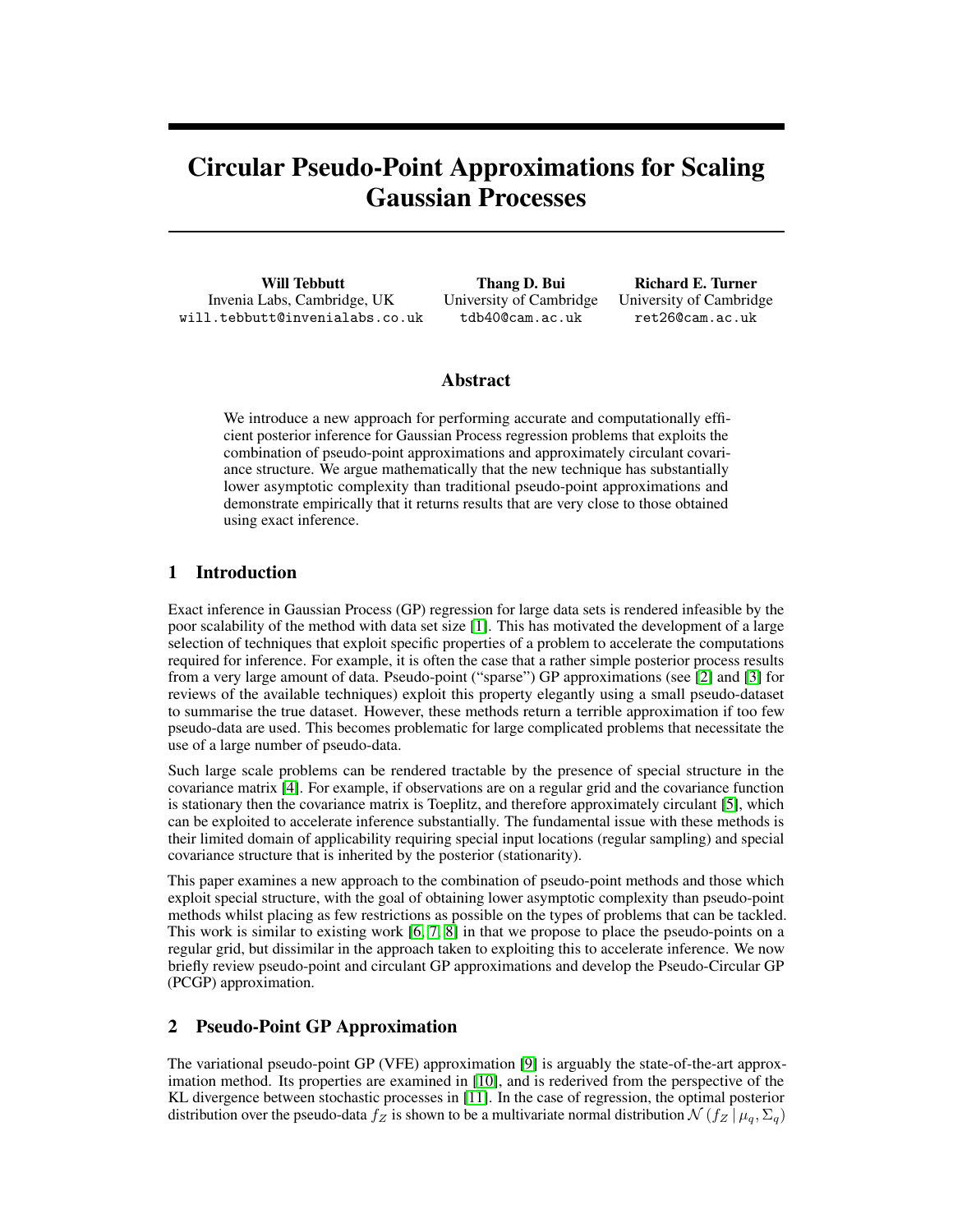with parameters

$$
\Sigma_q := K_{Z,Z} (\beta K_{Z,D} K_{D,Z} + K_{Z,Z})^{-1} K_{Z,Z}, \ \mu_q := \beta \Sigma_q K_{Z,Z}^{-1} K_{Z,D} y.
$$

where  $K_{Z,Z}$ ,  $K_{D,Z}$ ,  $\beta^{-1}$  and y are the prior pseudo-data covariance, cross-covariance between observed data and pseudo-data, the observation noise and observations respectively. Furthermore the expression for the Evidence Lower Bound (ELBO) at this optimum is

$$
L = \log \mathcal{N}\left(y \left| K_{D,Z} K_{Z,Z}^{-1} \mu_q, \beta^{-1} \mathcal{I} \right) - \frac{\beta}{2} \text{tr}\left(\hat{K}_{D,D} + R_{D,D}\right) - \mathcal{KL}[\mathcal{N}\left(f_Z \mid \mu_q, \Sigma_q\right) || \mathcal{N}\left(f_Z \mid 0, K_{Z,Z}\right)],
$$
  
where  $\hat{K}_{D,D} := K_{D,D} - K_{D,Z} K_{Z,Z}^{-1} K_{Z,D}$  and  $R_{D,D} := K_{D,Z} K_{Z,Z}^{-1} \Sigma K_{Z,Z}^{-1} K_{Z,D}.$ 

This technique has asymptotic complexity  $\mathcal{O}(NM^2 + M^3)$ , owing to the matrix multiplication  $K_{Z,D}K_{D,Z}$  and the Cholesky decomposition required to compute the posterior covariance and KL divergence.

#### 3 Circulant GP Approximation

An alternative approach to GP approximation is to utilise special structure. The circulant GP (CGP) approximation can be applied when the data are regularly sampled and the covariance function is stationary,  $k(x, y) := k(x - y)$ . The method works by transforming the problem from the original Euclidean input space to a ring such that

$$
\hat{k}(\Delta) := k\left( [(\Delta + d) \mod 2d] - d \right), \quad d := (u - l)/2. \tag{1}
$$

The covariance matrix resulting from evaluation of  $\hat{k}$  at each pairing of the input locations  $x_n =$  $n(u-l)/N$  for  $n \in \{0, ..., N-1\}$  will be exactly circulant. As the ring, and therefore  $u-l$ , becomes large the bias introduced into log marginal likelihood computations becomes minimal [\[12,](#page-4-11) [5\]](#page-4-4).

Being circulant, this covariance matrix can be expressed as  $K = U\Gamma U^{\dagger}$ , where  $U \in \mathbb{C}^{N \times N}$  is the Discrete Fourier Transform (DFT) matrix, defined as  $U_{m,n} := N^{-\frac{1}{2}}e^{-2\pi i mn/N}$ , and  $\Gamma =$  diag  $(\gamma)$  is the diagonal matrix whose diagonal  $\gamma$  is the DFT of the first row of K. This means that  $\log|K| =$  $\sum_{n=1}^{N} \log \gamma_n$  can be computed in  $\mathcal{O}(N \log N)$  time by using the Fast Fourier Transform (FFT) to obtain γ. Furthermore the quadratic form  $xK^{-1}x^T = xU\Gamma^{-1}U^{\dagger}x^T = \sum_{n=1}^{N} \gamma_n^{-1} |Ux|_n^2$  can be computed in  $\mathcal{O}(N \log N)$  time by efficiently computing  $Ux$  with the FFT.

#### 4 Pseudo-Circular GP Approximation

The Pseudo-Circular GP (PCGP) approximation combines the discussed approximations so that non-regularly sampled input data can be approximated using a large number of regularly spaced pseudo-data. This is achieved by placing the pseudo-data on a regular grid which extends outside the domain on which we observe data and circularising the covariance function.  $K_{Z,Z}$  is rendered circulant and, consequently,  $K_{Z,Z}^{-1}$  and  $|K_{Z,Z}|$  inexpensive to compute.  $\mu_q$  can be found from the ELBO efficiently using Conjugate Gradients (CG) [\[13\]](#page-4-12) as L is quadratic in  $\mu_q$ ,

$$
L = -\frac{1}{2}\mu_q^T \left( \beta K_{Z,Z}^{-1} K_{Z,D} K_{D,Z} K_{Z,Z}^{-1} + K_{Z,Z}^{-1} \right) \mu_q - 2y^T K_{D,Z} K_{Z,Z}^{-1} \mu_q + \text{const.}
$$
 (2)

The most expensive computation required for CG is  $(\beta K_{Z,Z}^{-1} K_{Z,D} K_{D,Z} K_{Z,Z}^{-1} + K_{Z,Z}^{-1}) \mu_q$ , which can be performed efficiently by summing  $\beta K_{Z,Z}^{-1} K_{Z,D} K_{D,Z} K_{Z,Z}^{-1} \mu_q$  and  $K_{Z,Z}^{-1} \mu_q$ , which require  $\mathcal{O}(NM)$  and  $\mathcal{O}(M \log M)$  operations respectively to leading order.

 $\Sigma_q$  is more problematic as it contains  $M(M + 1)/2$  parameters, meaning that an arbitrary positive definite matrix quite clearly cannot be used. We propose to use  $\Sigma_q := K_{Z,Z}^{\frac{1}{2}} V V^T K_{Z,Z}^{\frac{1}{2}}$  for some lower-triangular band-diagonal matrix  $V \succeq 0$ , with bandwidth b, and  $K_{Z,Z}^{\frac{1}{2}} := U \Gamma^{\frac{1}{2}} U^{\dagger}$ . The matrix V can be interpreted as the Cholesky decomposition of a positive definite band-diagonal matrix. Critically, this parameterisation ensures that the variational posterior can be non-stationary. The terms in L dependent upon  $\Sigma_q$ 

$$
L_{\Sigma} := -\frac{1}{2} \text{tr}\left(K_{D,Z} K_{Z,Z}^{-\frac{1}{2}} V V^T K_{Z,Z}^{-\frac{1}{2}} K_{Z,D}\right) - \frac{1}{2} \text{tr}\left(V V^T\right) + \log|V| \tag{3}
$$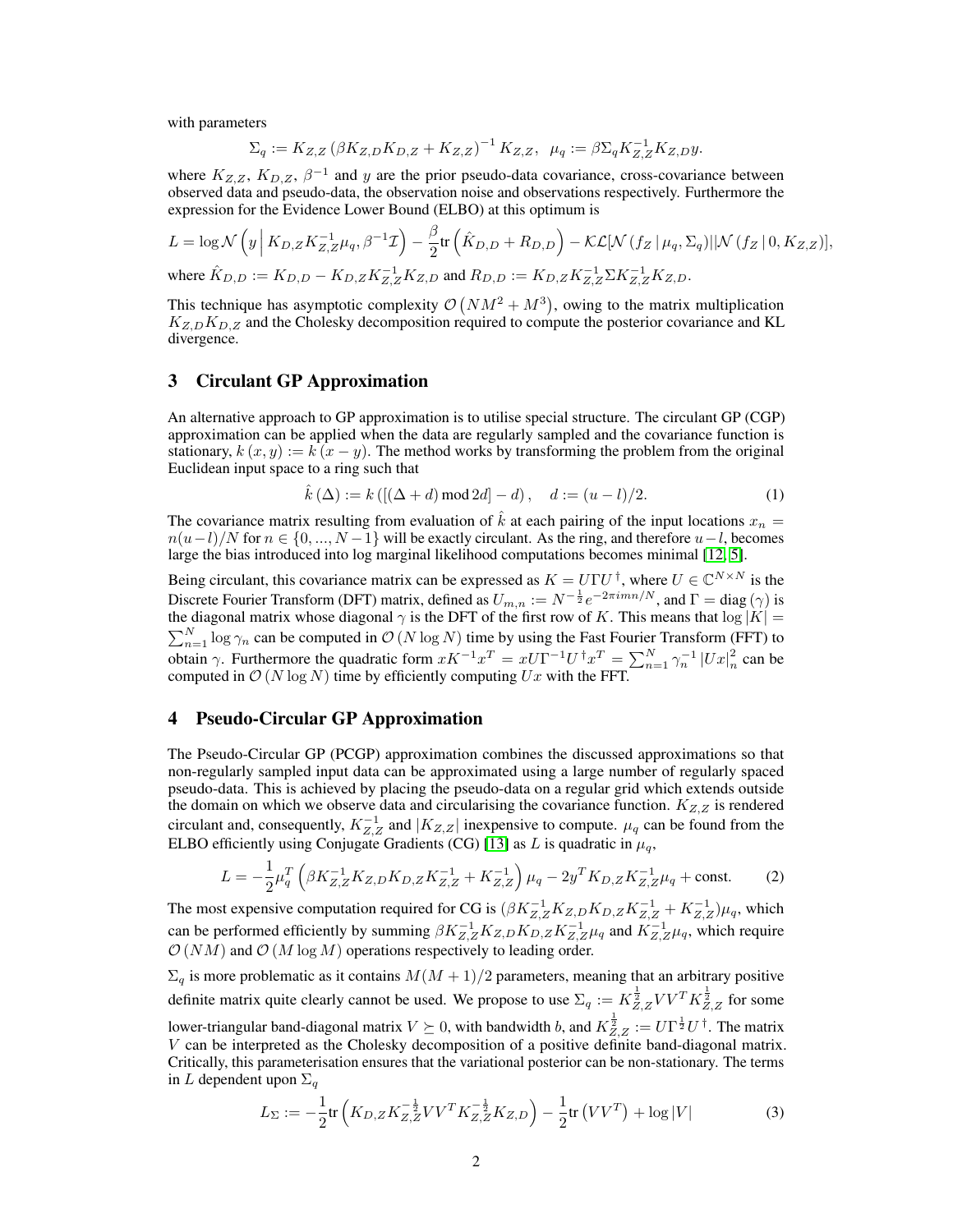can now be computed efficiently. The matrix multiplication  $A := K_{D,Z} K_{Z,Z}$  can be computed in  $\mathcal{O}(NM(\log M + b))$  time, the multiplication  $B := AV$  can be performed in  $\mathcal{O}(NMb)$  time, and tr  $(BB^T) = \sum_{m,n=1}^{M,N} B_{m,n}$  can also be computed in  $\mathcal{O}(MN)$  time. Furthermore, since V is lower-triangular  $\log|V| = \sum_{m=1}^{M} \log L_{m,m}$ . These savings are significant over the standard VFE approach.

Under the parametrisation the prior is recovered when  $V = \mathcal{I}$ , and the posterior covariance is reduced globally by setting elements of  $V$  less than 1. This parametrisation can be thought of as decorrelating  $K_{Z,Z}$  using a band-diagonal matrix, rather than attempting to construct the posterior from scratch using a band-diagonal matrix. Therefore, although  $V$  is band-diagonal, the posterior covariance approximation is dense. ELBO evaluation now has  $\mathcal{O}(NM(b + \log M))$  asymptotic complexity, however, it is not clear how to solve directly for V (or equivalently for  $W := V V^T$ ) owing to the band-diagonal constraint except in the case that  $V$  is diagonal. As such, the gradient-based optimisation method Adagrad [\[14\]](#page-4-13) is used to find the optimal solution for  $b > 0$ .

## 5 Parametrisation Experiments

We examine the performance of the PCGP approximation as the bandwidth  $b$  is varied on a toy problem in which 750 data are drawn from a GP with an Exponentiated Quadratic covariance function with length scale  $l^2 = 1.0$  $l^2 = 1.0$  $l^2 = 1.0$  and variance  $\sigma^2 = 1.0$  under observation noise  $\beta^{-1} = 0.1$ . Figure 1 displays this toy data set, along with the mean and marginal variance for the exact GP posterior and several band-widths with  $M = 50$  pseudo-data. This clearly demonstrates the reasonable performance of a diagonal V and the improvements attained by increasing the bandwidth.



<span id="page-2-0"></span>Figure 1: Mean and marginal variances for the toy problem. The KL divergence between each approximation and the exact solution is displayed in the appropriate legend entry. Owing to the independence of the mean optimisation on the bandwidth of  $V$ , the means recovered for bandwidth  $b = 0, 2, 4$  are identical and, as  $M = 50$  is sufficient to represent the function accurately over the input domain chosen, are indistinguishable from the true posterior mean. The posterior covariance for band width  $b = 0$  (diagonal V) does a reasonable job of recovering the posterior, although appears to underestimate the marginal statistics in short regions of high posterior variance. Bandwidths  $b = 2, 4$ converge to the posterior marginals more convincingly.

Figure [2](#page-3-0) shows the performance of the proposed PCGP approximation for a range of bandwidths b and pseudo-data counts M. The left hand image shows that the performance for small M or b is relatively poor, however, the performance quickly improves to yield close to 0 KL divergence between the approximation and true posterior for roughly  $M = 40, b = 3$ .

A moderately large experiment with  $M = 10^4$  pseudo-data and  $N = 2 \times 10^4$  observations was conducted on audio sub-band data for bandwidth  $b = 0$ . Table [3](#page-3-1) shows that at this scale, the RMSE for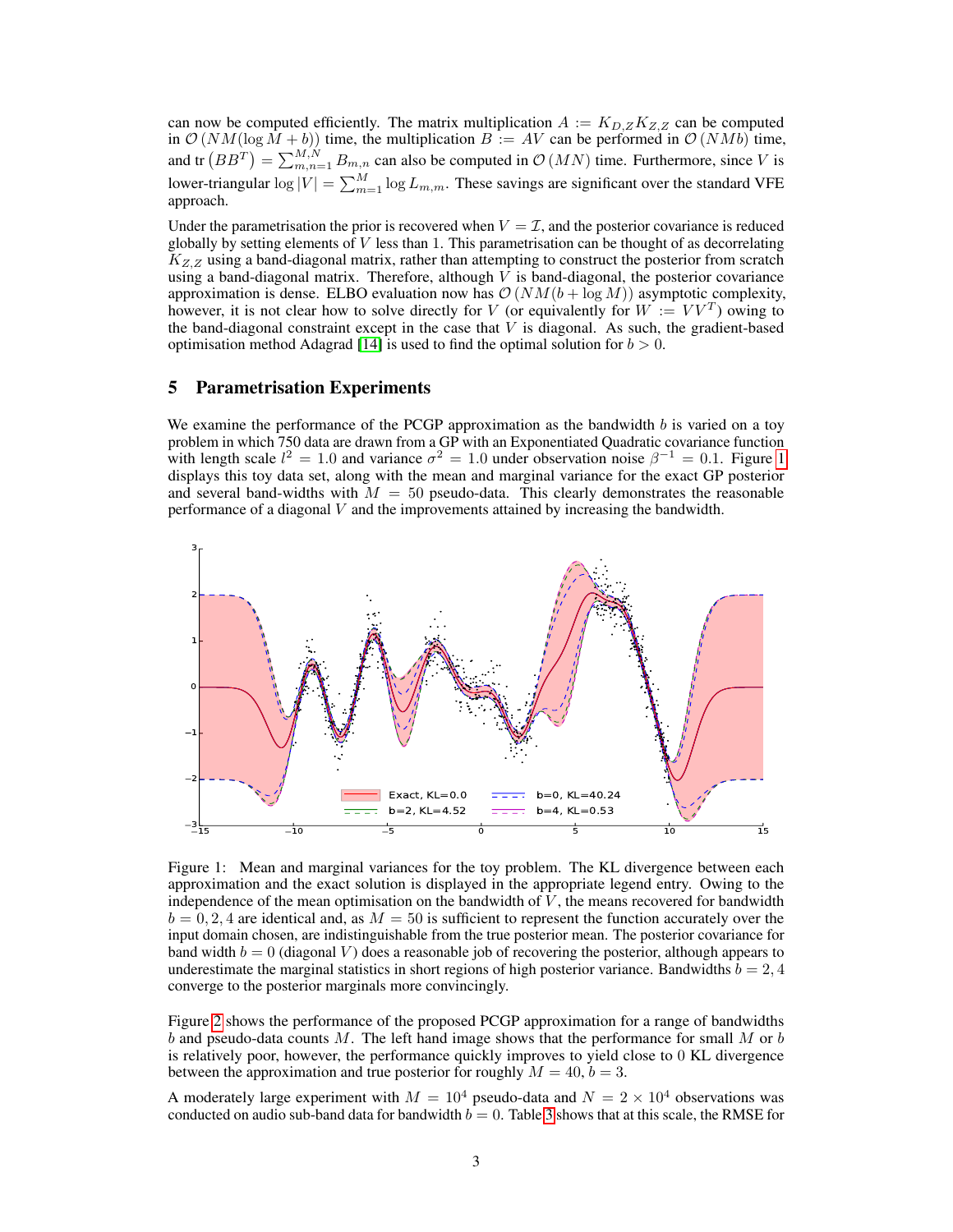

<span id="page-3-0"></span>Figure 2: (Left) The KL divergence achieved after 1000 iterations of Adagrad for a range of band widths and numbers of pseudo-data. (Right) The  $M = 50$  column of the image on the left, shown for clarity. Performance decreases when pseudo-data are too close together for too narrow a band width, as for  $b = 0$ ,  $M = 70$ , because the difference between prior and posterior covariance cannot be represented. Highlighted point (circled) correspond to the approximations shown in figure [1.](#page-2-0)

both in and out of training domain data is the same for VFE and PCGP to within a reasonable tolerance. However, PCGP achieves this performance in almost half the time taken by VFE, with reasonable recovery of the posterior marginal variance as shown in figure [3.](#page-3-1) Note also that experiments involving  $M > 10<sup>4</sup>$  quickly become infeasible for VFE due to the  $\mathcal{O}(M^2)$  memory requirements, whereas PCGP can handle a very large number of pseudo-data as the memory requirement is linear in M.



| Method      | Time | <b>RMSE</b>           | <b>RMSE</b> |
|-------------|------|-----------------------|-------------|
|             | (s)  | (in)                  | (out)       |
| <b>PCGP</b> | 603  | $9.03 \times 10^{-3}$ | 1.77        |
| VFE.        | 1045 | $9.02 \times 10^{-3}$ |             |

<span id="page-3-1"></span>Figure 3: Results on audio sub-band data comprising  $N = 20000$  irregularly sampled observations. Inference was undertaken using  $M = 10000$  pseudo-data. The plots show a small section of the audio sub-band data with a region of missing data. 50 observations removed between  $t = 1.44$  and  $t = 1.46$  form a small held-out data set in this case. The reconstruction results are shown in the table. Note despite the narrow band-width  $b = 0$ , the recovered marginal variances are very similar between the PCGP and VFE approximations.

#### 6 Conclusion and Future Work

The long term aim of this work is to intelligently embed special covariance structure in pseudo-point approximations to scale GP models to large complicated problems. The Pseudo-Circular GP (PCGP) approximation is an efficient method in this vein for performing approximate inference in a univariate GP regression task. PGCP can in principle be used in conjunction with any stationary covariance function, or non-stationary covariance function of the form  $k(x, y) = \hat{k}(g(x), g(y))$  for some stationary covariance function  $\hat{k}$  by placing the pseudo-data regularly in the space mapped to by q. PCGP also generalises to arbitrary likelihood functions, such as those used for classification.

The lack of efficient implementations for particular operations involving band-diagonal matrices, notably matrix-matrix multiplication, currently hinders the performance of this method in practice. Furthermore, the sparsity induced by the local nature of pseudo-points is not currently exploited to handle cross-covariances efficiently. To achieve truly linear scaling in  $N$  this will need to be addressed.